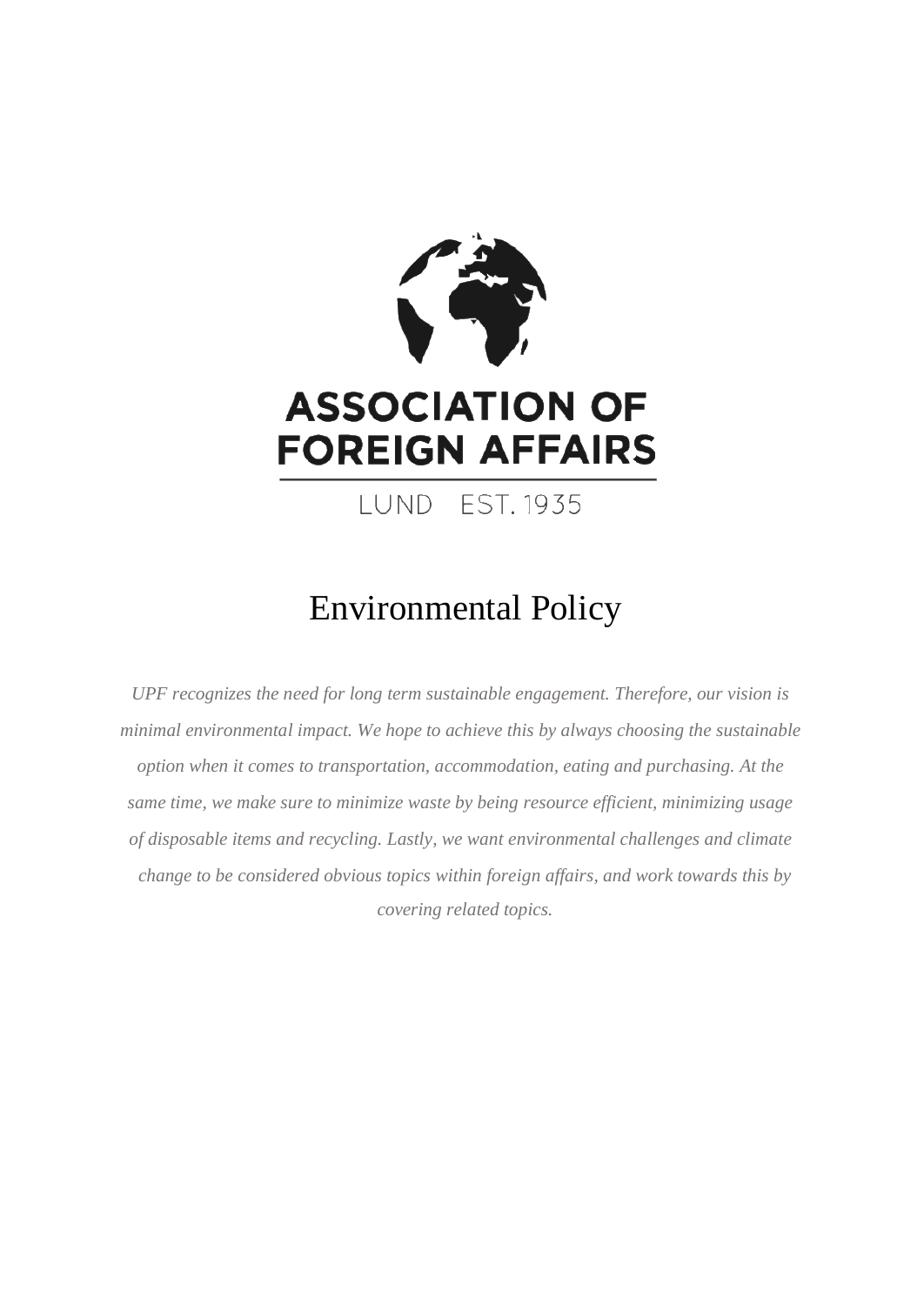## CONTENT

| <b>PURPOSE</b> |                                    | 3                |
|----------------|------------------------------------|------------------|
| 1.             | <b>GENERAL GUIDELINES</b>          | 3                |
| 2.             | <b>THE OFFICE</b>                  | 3                |
| <b>3.</b>      | <b>UPF EVENTS</b>                  | $\boldsymbol{4}$ |
| 4.             | ANNUALLY UPDATED VISIONS AND GOALS | 5                |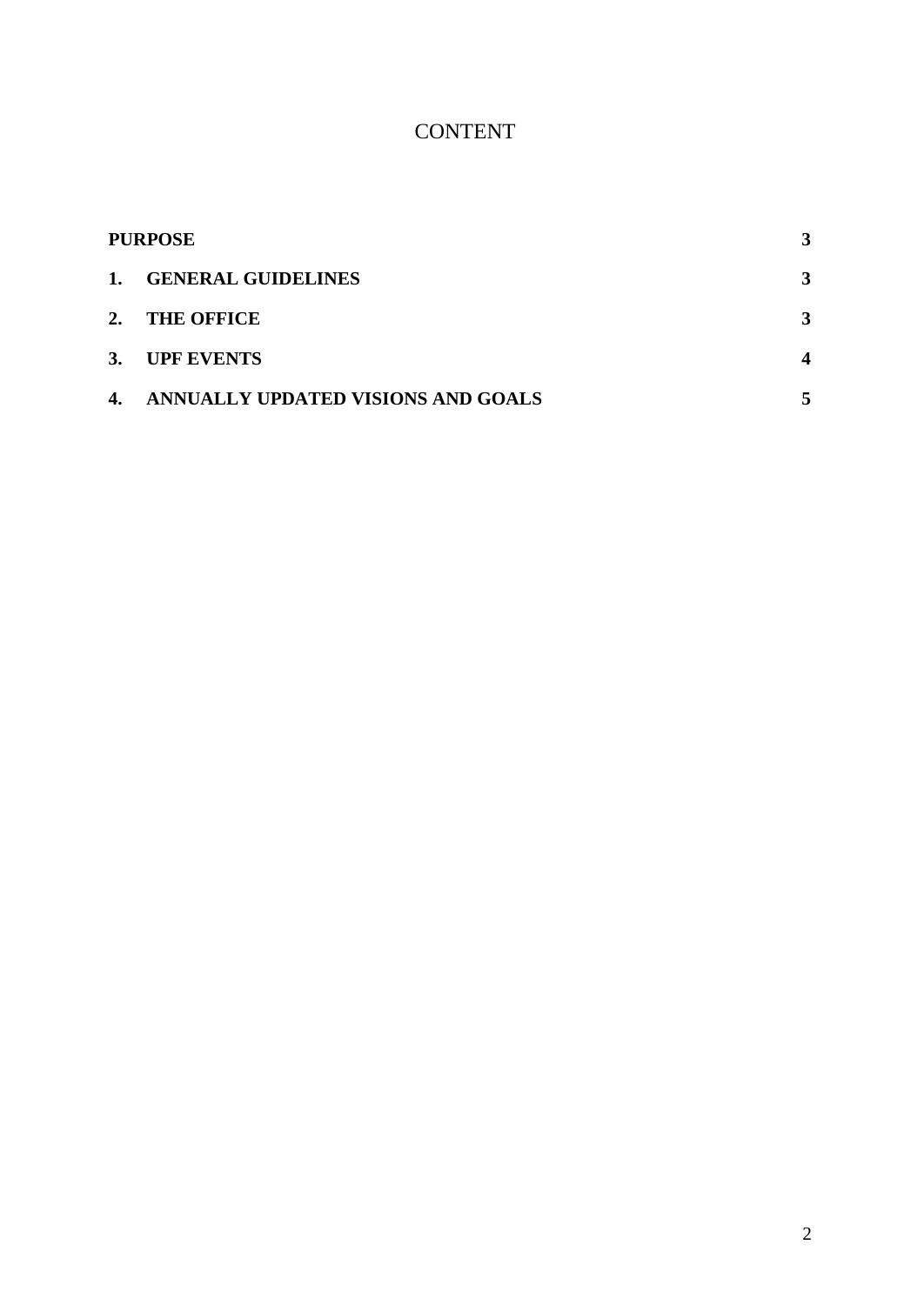#### <span id="page-2-0"></span>**PURPOSE**

As an Association of Foreign Affairs UPF recognizes the environmental challenge the world faces. Our aim is to play a part in minimizing the tremendous consequences further global warming would imply. Therefore, UPF is ready to take responsibility in caring for our planet. As a polluter we are not very large, but since every contribution matters, we commit to minimizing our environmental impact on a local and global level as much as possible. Furthermore, the environment, and especially climate change, is a highly relevant issue within foreign affairs and as a forum for debate we recognize our responsibility to cover environmentrelated topics to spread knowledge and discussion on the topic.

#### <span id="page-2-1"></span>**1. GENERAL GUIDELINES**

- 1.1 According to Swedish law all businesses and organizations are obliged to accumulate the knowledge needed to protect the environment against any hurt or inconvenience caused by them. Due to this UPF aims to understand the consequences of its actions. In all our operations we aim to minimize our environmental impact. This includes reducing our waste by recycling and avoiding disposable items.
- 1.2 Furthermore, we aim to use as much carbon neutral transportation as possible for ourselves and externally invited people. We treat the local nature with care and respect when at home or away.
- 1.3 We recognize the importance of treating climate change as a serious issue within foreign affairs.
- 1.4 The committee heads of every committee should always be mindful of how their specific activities affect the environment and work continuously to minimize this impact.

#### <span id="page-2-2"></span>**2. THE OFFICE**

UPF aspires to have an office furnished with sustainable materials and decorations. The office should also be used in such a way that no unnecessary harm to the environment is done. Waste should be avoided, and any inevitable waste should be recycled. This is to be achieved through the following measures:

- 2.1 We turn off lights, computers and other electrical objects when we are not using them.
- 2.2 We keep the heating at minimum levels and try to influence AF-borgen to choose electricity that is environmentally marked.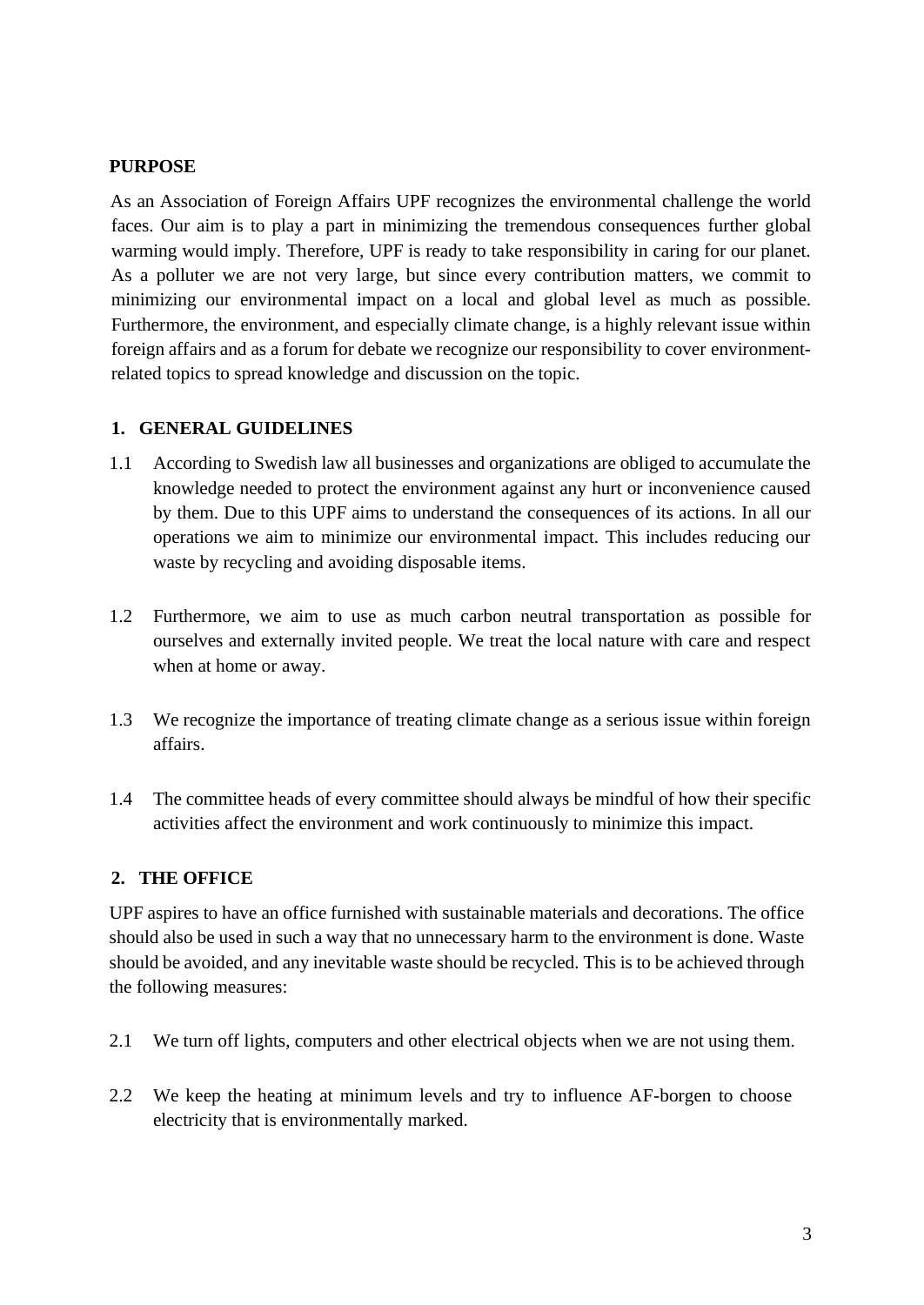- 2.3 We recycle our waste.
- 2.4 We use porcelain mugs, glasses etc instead of disposable items.
- 2.5 We aim for sustainability, e.g. environmental and social when buying FIKA, e.g. coffee, tea, cookies and fruit. For example, Fair Trade.
- 2.6 Any new purchases to the office is done with a sustainability aspect in mind.
- 2.7 We use utilities that are in the office carefully.

#### <span id="page-3-0"></span>**3. UPF EVENTS**

UPF recognises the potentially vast impact events could have on the environment, and tries to minimise this impact to the furthest extent possible.

This is to be achieved through the following measures:

- 3.1 We make every day actions that contribute to reducing our environmental impact such as turning off lights and electronics when we leave a room and remove chargers from outlets when not charging.
- 3.2 We recycle at our events and therefore choose event locations where this is possible. For example, during the Kick-off we tend to choose Studentgården in Skanör as the venue.
- 3.3 We do not print agendas or other documents if this is not considered the more environmentally friendly option, or deemed necessary. We mainly use social media to market our events, but if deemed necessary other marketing options are available.
- 3.4 The food cooked and/or served during an UPF event is preferably vegetarian and organic.
- 3.5 When traveling within Sweden UPF always takes the train, if travelling by other means of transportation climate compensation is conducted.
- 3.6 Lecturers and other invited guests should use the most environmentally friendly means of transportation available and possible.